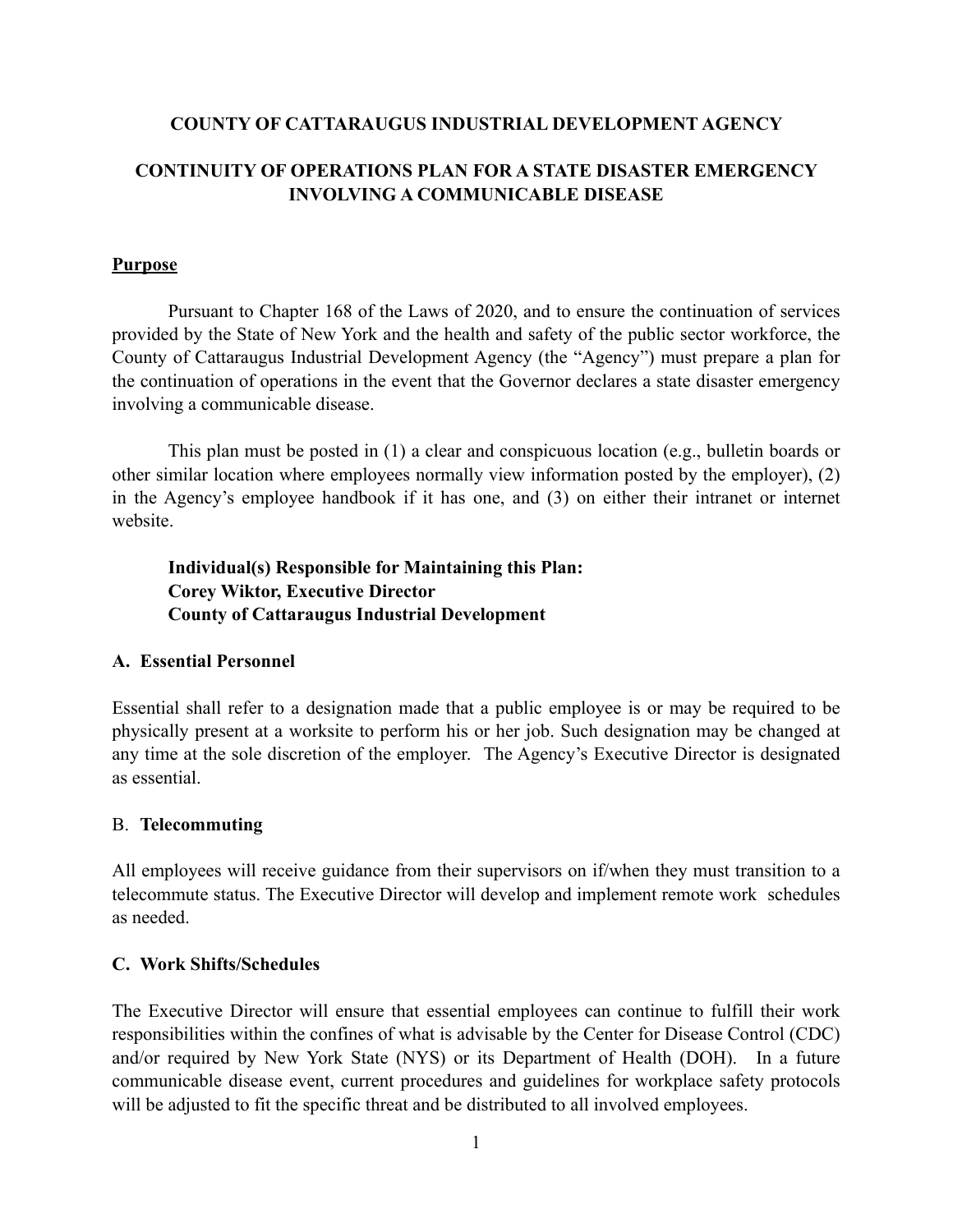# D. **Personal Protective Equipment**

The Agency follows Infection Control Procedures in accordance with the Center for Disease Control and the New York State Department of Health in the development of all internal protocols and guidance relative to responding to communicable disease. During a response to a communicable disease outbreak, procuring, distributing and inventory control of PPE will be centralized and prioritized. Protocols for the cleaning, disposal, training and signage related to PPE will follow the guidance established by the CDC and NYS Health Department.

## **E. Exposure Protocol**

**Minimal Controls During an Outbreak:** During an airborne infectious disease outbreak, the following minimum controls will be used:

1. **General Awareness:** Individuals may not be aware that they have the infectious disease and can spread it to others. Employees will:

- Maintain physical distancing
- Exercise coughing/sneezing etiquette
- Wear face coverings and utilize PPE as appropriate
- Individuals limit what they touch
- Stop social etiquette behaviors such as hugging and hand shaking, and
- Wash hands properly and often

2. **"Stay at Home Policy":** If an employee develops symptoms of the infectious disease, the employee should not be in the workplace. The employee should inform their supervisor of their health status and follow New York State Department of Health (NYSDOH)and Centers for Disease Control and Prevention (CDC) guidance regarding obtaining medical care and isolating.

3. **Health Screening:** Employees will be screened for symptoms of the infectious disease at the beginning of their shift. Employees are to self-monitor throughout their shift and report any new or emerging signs or symptoms of the infectious disease to the designated contact. An employee showing signs or symptoms of the infectious disease should leave the workplace immediately and should contact a healthcare professional for instructions. The health screening elements will follow NYSDOH and CDC guidance, if available.

4. **Face Coverings:** Consistent with New York State Department of Health and the Centers for Disease Control and Prevention applicable guidance, appropriate face coverings may be required.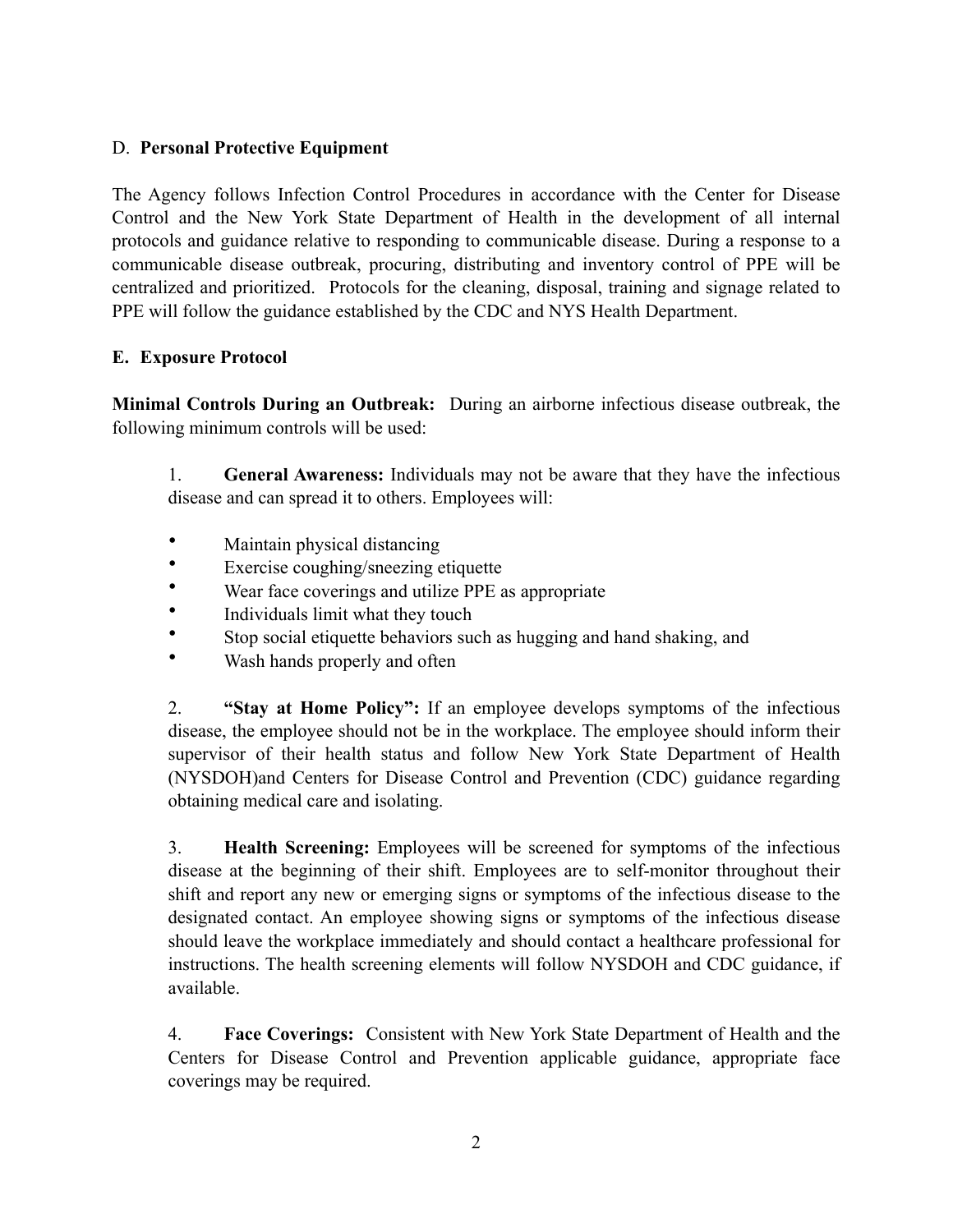5. **Physical Distancing:** Consistent with New York State Department of Health and the Centers for Disease Control and Prevention applicable guidance, physical distancing may be required. In situations where prolonged close contact with other individuals is likely, the Agency will use the following control methods as applicable:

- restricting or limiting customer or visitor entry to any building
- limiting occupancy within the building
- allowing only one person at a time inside small, enclosed spaces
- reconfiguring workspaces
- physical barriers
- signage in public areas to inform employees and visitors
- floor markings
- recommend telecommuting and remote meetings
- preventing gatherings of employees
- restricting travel
- creating new work shifts and/or staggering work hours
- adjusting break times and lunch periods
- delivering services remotely for Agency board members and clients

6. **Hand Hygiene:** To prevent the spread of infection, employees should wash hands with soap and water for at least 20 seconds or use a hand sanitizer with at least  $60\%$ alcohol to clean hands BEFORE and AFTER:

- Touching your eyes, nose, or mouth
- Touching your mask
- Entering and leaving a public place including the Agency's facility
- Touching an item or surface that may be frequently touched by other people

7. **Cleaning and Disinfection:** Objects that are touched repeatedly by multiple individuals, such as door handles, light switches, control buttons/levers, water faucet handles, computers, phones, or handrails will be cleaned frequently with an appropriate disinfectant. Surfaces that are handled less often, or by fewer individuals, may require less frequent disinfection.

8. **Events/Meetings:** Agency leadership will review scheduled events and meetings which may be temporarily suspended or cancelled or otherwise held remotely. A log of every person, including employees and visitors, who may have close contact with other individuals at the worksite or area, excluding deliveries that are performed with appropriate PPE or through contactless means, shall be maintained.

9. **Contact Tracing:** The Agency will deploy contact tracers who interview any person who may have had a suspected exposure. They will determine if there were other